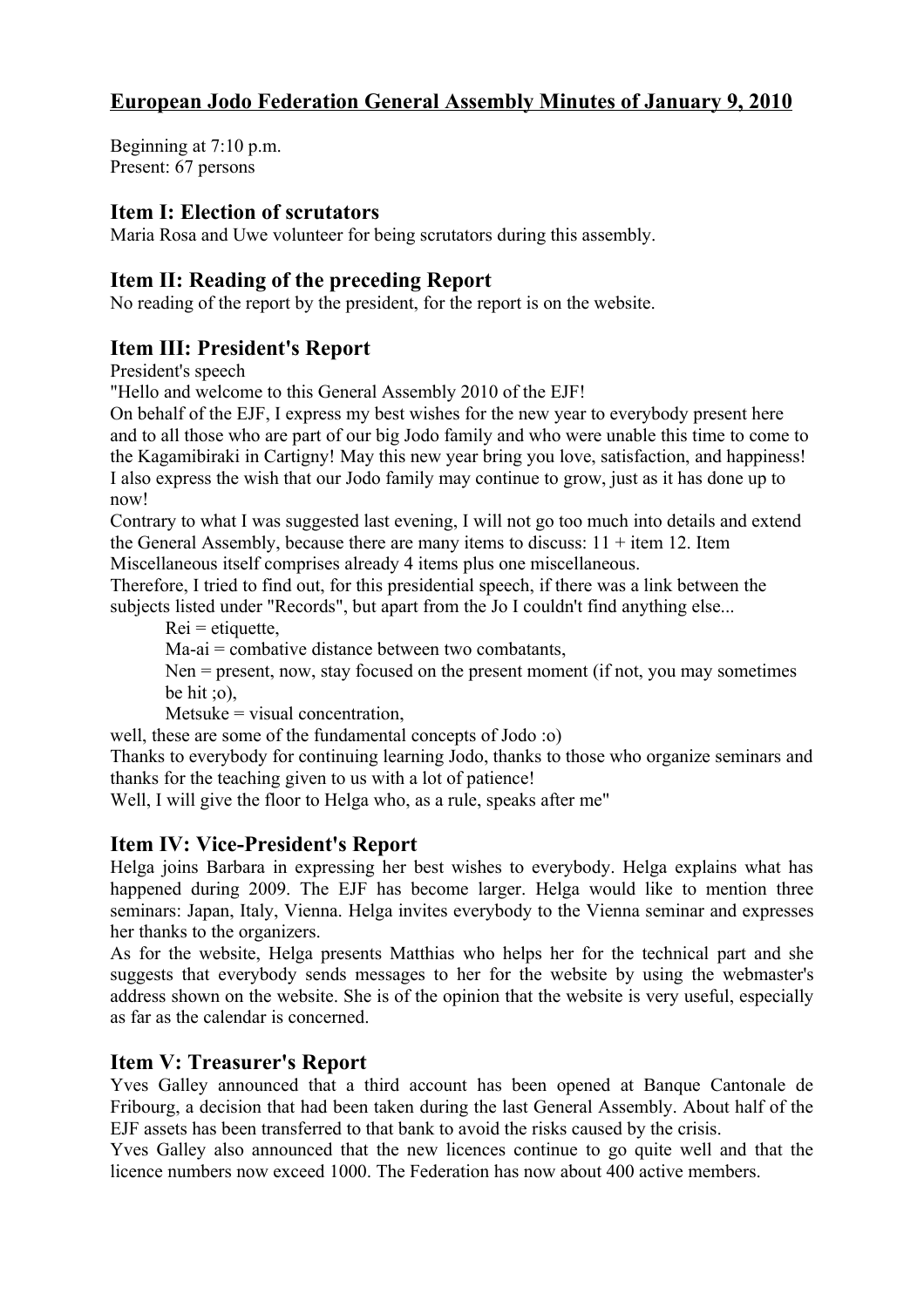# **Item VI:Controllers' Report**

The controllers Sylvain Creuzet and Jean-Pierre Pahud state that the accounts are correct and well managed. They ask the Assembly to accept the present accounts. The new controllers will be Charles Martig and Jérôme Seydoux.

## **Item VII: Vote of Acceptance of Items I to VI**

Items I to VI are accepted unanimously.

## **Item VIII: Technical Board's Report**

It's now Pascal's turn. In his opinion, everybody has completed a very good job. Among the teachers, Coco and Michel as well as PK are ill. Everybody wishes them a prompt recovery. As far as Laurent Subilia is concerned we do not have any news. PK thinks that he should get in touch with the EJF to let us know if he still wants to be member of the EJF. PK asks Alain Robert about some news. AR explains that he had minor health problems and that he is quite often abroad for his job.

PK is satisfied about the organization of many seminars across Europe and points out that there are no huge technical problems.

## **Item IX: Election of the new Committee**

The whole committee is re-elected unanimously.

### **Item X:Budget 2010**

Yves reminds that the EJF can give assistance for the organization of seminars (especially for small groups).

#### **Item XI: Date of the next General Assembly**

January 8, 2011

#### **Item XII: Miscellaneous**

*Report about the Matsumoto seminar by PK:*

Everybody recognizes that the organization was good and the food also. PK expresses his thanks to all the Europeans who came to Japan. PK is proud of this group and recognizes that there haven't been any behavioral issues. PK expresses his thanks to everybody.

As for the technical aspect, we have to understand that the Japanese group is very small (about 10 persons) and the teachers are not accustomed to have so many people. PK keeps a very good souvenir of this Gasshuku. Most of the participants have learned something new during this Gasshuku, so the goal has been achieved.

PK is proud that he has been the initiator of this Gasshuku. This has been his dream and the dream has been realized. Already 20 years ago, PK has spoken about it, but was told to forget it.

Vicente thinks that this was Nishioka Sensei's last Gasshuku, at least the last one where he plays an active role.

Charles Martig asks about the EJF's future outlook. PK thinks that there is a confusion between Seiryukai and EJF. The co-existence between Ryu and EJF is difficult because the Federation has a democratic basis, but the Ryu doesn't have. This co-existence has worked quite well in Europe, but neither in the States nor in Australia.

In Australia, for example, there is no occidental Menkyo Kaiden. What's more, some have been excluded from Seiryukai and were not allowed to join the IJF Gasshuku. PK thinks that with a little more understanding both organizations could co-exist.

Since PK is president of the IJF, his only action was to organize the international Gasshuku. PK does not have many contacts with Phil Relnick, and Malaysia has left the IJF. The only